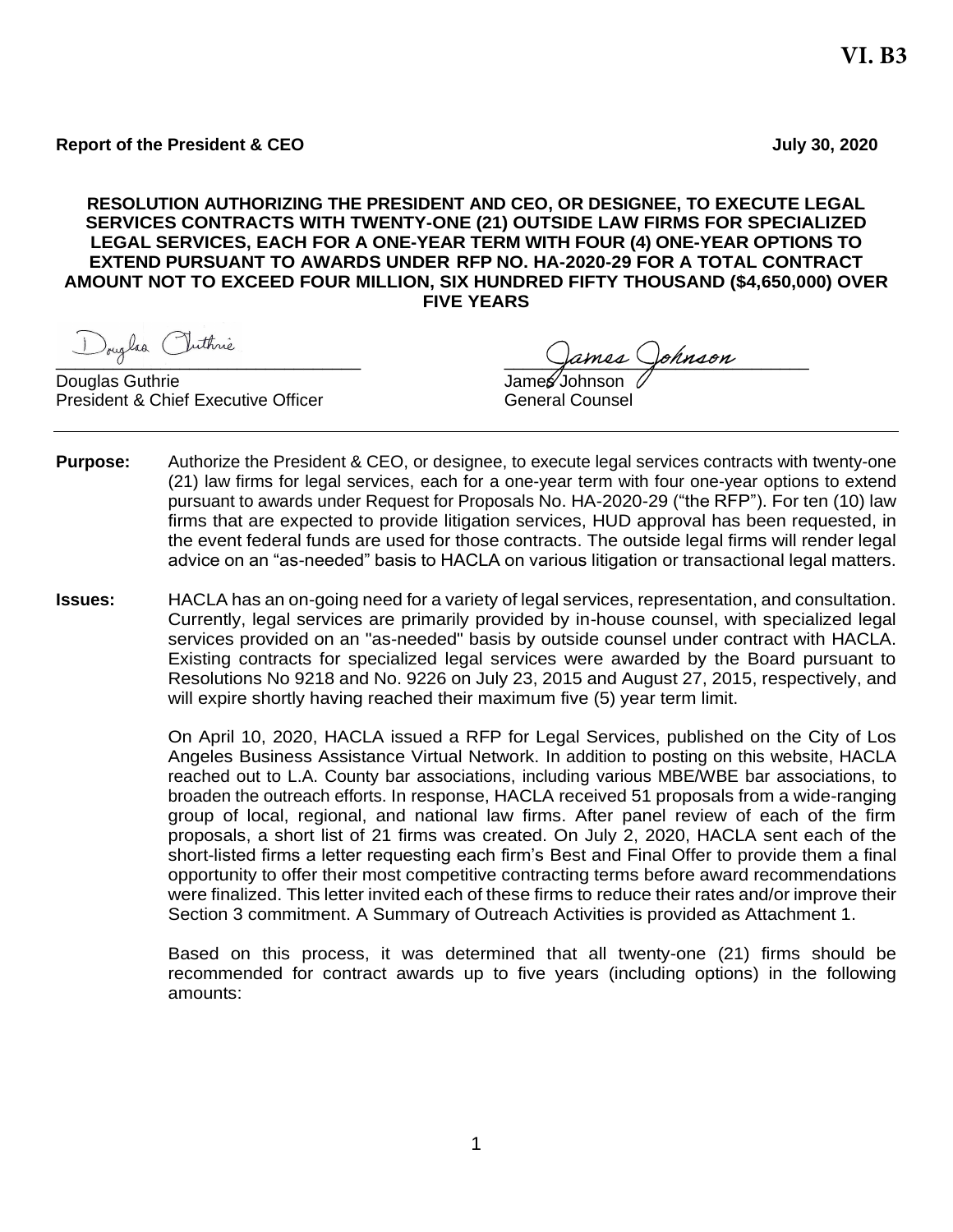| <b>Company Name</b>                   | <b>Total Contract</b> |
|---------------------------------------|-----------------------|
|                                       | Amount*               |
| Hawkins Delafield & Wood              | \$200,000             |
| <b>Kutak Rock</b>                     | \$200,000             |
| <b>Jones Hall</b>                     | \$200,000             |
| <b>Ballard Spahr</b>                  | \$200,000             |
| Harrison Eichenberg & Murphy          | \$50,000              |
| Louie & Stettler                      | \$50,000              |
| Jacobs & Associates                   | \$50,000              |
| Laughlin, Falbo, Levy & Moresi        | \$50,000              |
| D'Andre Law                           | \$50,000              |
| Aleshire & Wynder                     | \$300,000             |
| Ropers, Majesk, Kohn & Bentley        | \$300,000             |
| Burke, Williams & Sorensen            | \$300,000             |
| Olivarez Madruga Lemieux O'Neill      | \$300,000             |
| <b>Sanders Roberts</b>                | \$300,000             |
| Atkinson, Andelson, Loya, Ruud & Romo | \$300,000             |
| <b>Fisher Phillips</b>                | \$300,000             |
| Best & Krieger                        | \$300,000             |
| Joseph Stark and Associates           | \$300,000             |
| Lewis Brisbois Bisgaard & Smith       | \$300,000             |
| <b>Nastich Law</b>                    | \$300,000             |
| Wood Smith Henning & Berman           | \$300,000             |

Note that the Board of Commissioners' approval of the recommended contract awards is procurement approval only. Approval of the contracts does not authorize the expenditure of the same amounts except as requested in the Funding Section below. Additional funding must be approved by the Board of Commissioners as part of HACLA's annual budget approval process and any periodic approved adjustments to the budget.

It should also be noted that certain legal services expenditures are recaptured by HACLA. For example, a significant portion of the funds spent on redevelopment activities are eligible for reimbursement in connection with the final close of each project.

The HUD Litigation Handbook 1530.1 REV-5 (dated May 18, 2004) provides that public housing agencies must obtain the concurrence of HUD Regional Counsel to enter into litigation services contracts with private attorneys where federal funds will be expended and the maximum payment obligation is expected to exceed \$100,000. While HACLA has no current intent to use federal funds on these contracts, HACLA is requesting approval for its litigation legal services contracts in the event it needs to use federal funds on litigation. Please note that law firms that only provide transactional services and will not be using any federal funds have not been submitted for HUD approval.

HACLA staff reached out to HUD Regional Counsel on June 1, 2020 to advise HUD of HACLA's Legal Services RFP. On July 17, 2020, HACLA submitted its litigation legal service contracts for HUD approval. HACLA now awaits HUD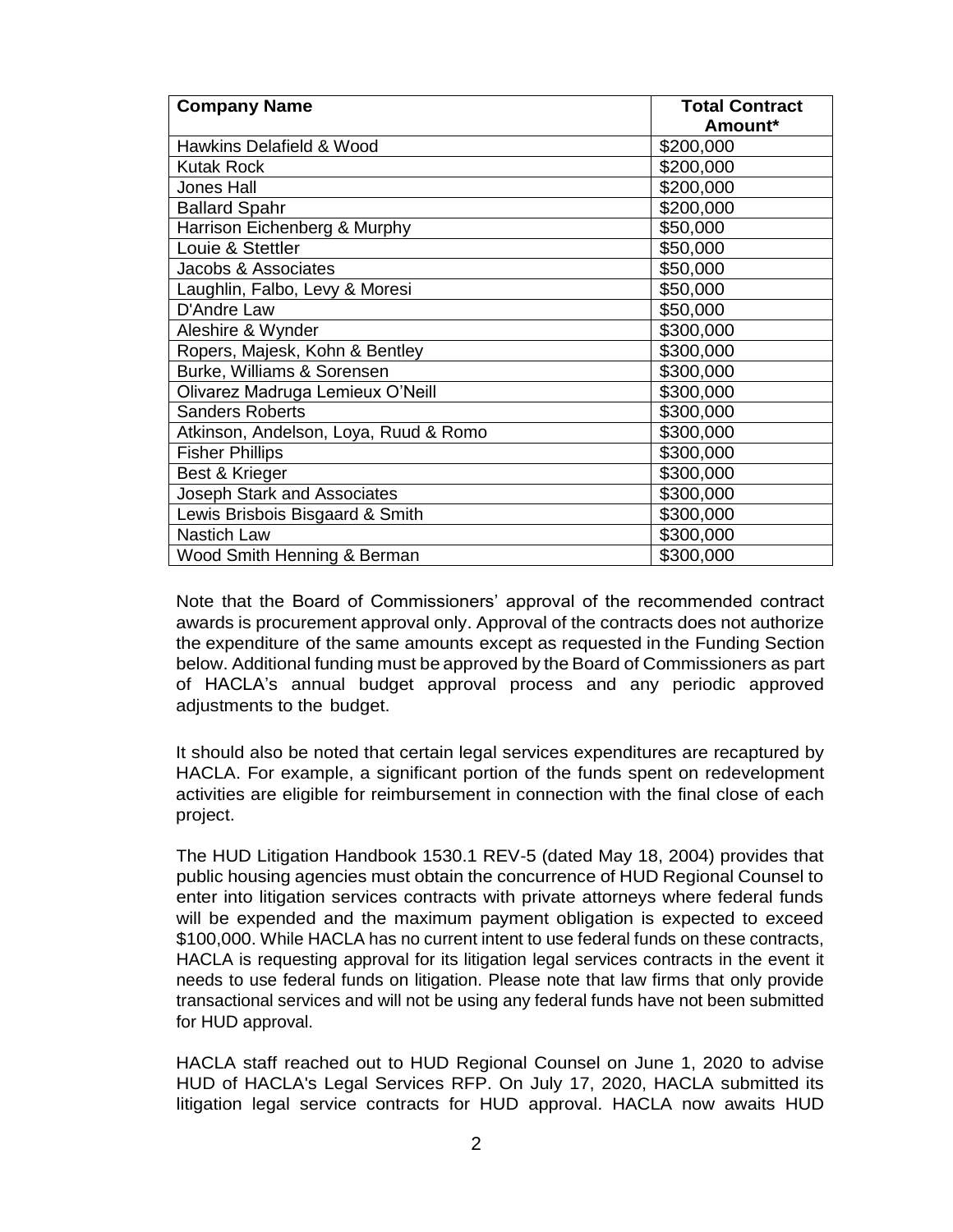Regional Counsel's approval for these contracts. Assuming the Board authorizes the award and execution of these contracts, staff will not execute these contracts until HUD approval is secured.

### **Vision Plan: PATHWAYS Strategy #7: Identify opportunities to reduce operating and administrative costs so that scarce resources are maximized**

The proposed authorization to enter into legal services contracts will ensure greater operating efficiencies by allowing HACLA staff to utilize outside legal expertise where needed to effectively administer HACLA programs, resolve litigation matters, and seek legal guidance to facilitate negotiations and the resolution of transactional matters.

**Funding:** The Chief Administrative Officer confirms the following:

*Budget and Program Impact:* The recommended contract awards are for one (1) year each, with four (4) one-year option terms. Funding for current year anticipated expenses is included in the 2020 budget. Additional budget authority not to exceed the contract limits will be incorporated in subsequent years as needed.

#### **Environmental Review:** Not applicable.

**Section 3:** The proposals were reviewed for conformity with the requirements of HACLA's Section 3 Guide and Compliance Plan. All of the recommended law firms submitted acceptable Economic Opportunity Plans as required by HACLA. A summary of their commitments is provided on the following page.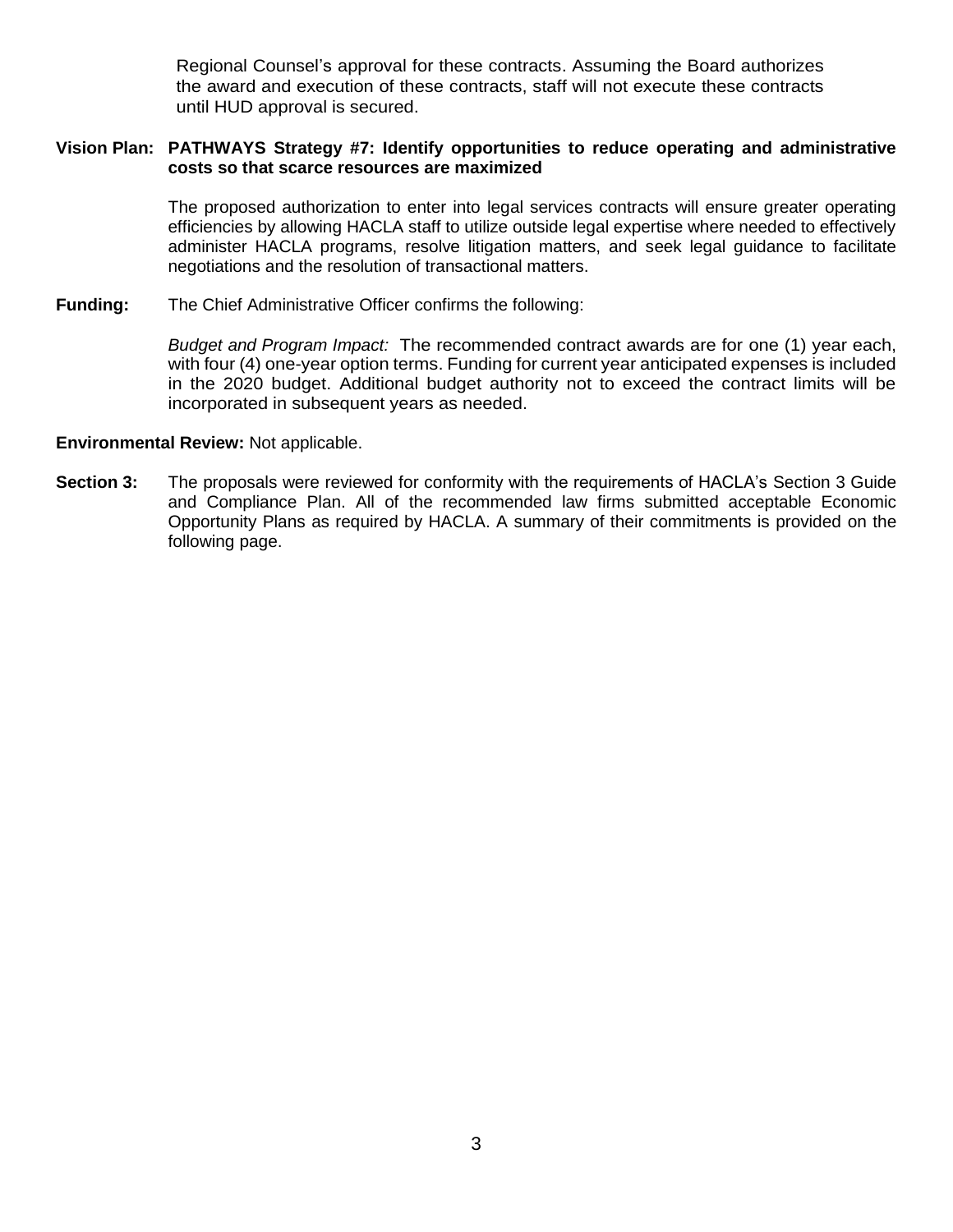| <b>Firm</b>                           | <b>Section 3 Commitment</b>                   |
|---------------------------------------|-----------------------------------------------|
| Aleshire & Wynder                     | Scholarship                                   |
| Atkinson, Andelson, Loya, Ruud & Romo | Scholarship                                   |
| <b>Ballard Spahr</b>                  | Career support programs                       |
| Best Best & Krieger                   | Internships                                   |
| Burke, Williams & Sorensen            | Hiring, and Section 3 Fund                    |
| D'Andre Law                           | Scholarship                                   |
| <b>Fisher Phillips</b>                | Internship/Scholarship                        |
| Harrison Eichenbertg & Murphy         | Internship                                    |
| Hawkins Delafield & Wood              | <b>Fund Contribution</b>                      |
| Jacobs & Associates                   | Scholarship                                   |
| <b>Jones Hall</b>                     | <b>Fund Contribution</b>                      |
| Joseph Stark & Assoc                  | <b>Training and Educational Opportunities</b> |
| <b>Kutak Rock</b>                     | <b>Fund Contribution</b>                      |
| Laughlin, Falbo, Levy & Moresi        | Internship, Scholarship, Mentoring Program    |
| Lewis Brisbois                        | Mentoring                                     |
| Louie & Stettler                      | Hiring                                        |
| <b>Nastich Law</b>                    | Scholarship                                   |
| Olivarez Madruga Lemieux O'Neill      | Internship                                    |
| Ropers Majeski Kohn Bentley           | Mentoring                                     |
| <b>Sanders Roberts</b>                | Mentorship/Scholarship                        |
| Wood Smith Henning & Berman           | Hiring                                        |

# **Attachments:**

- **1.** Summary of Outreach Activities
- **2.** Resolution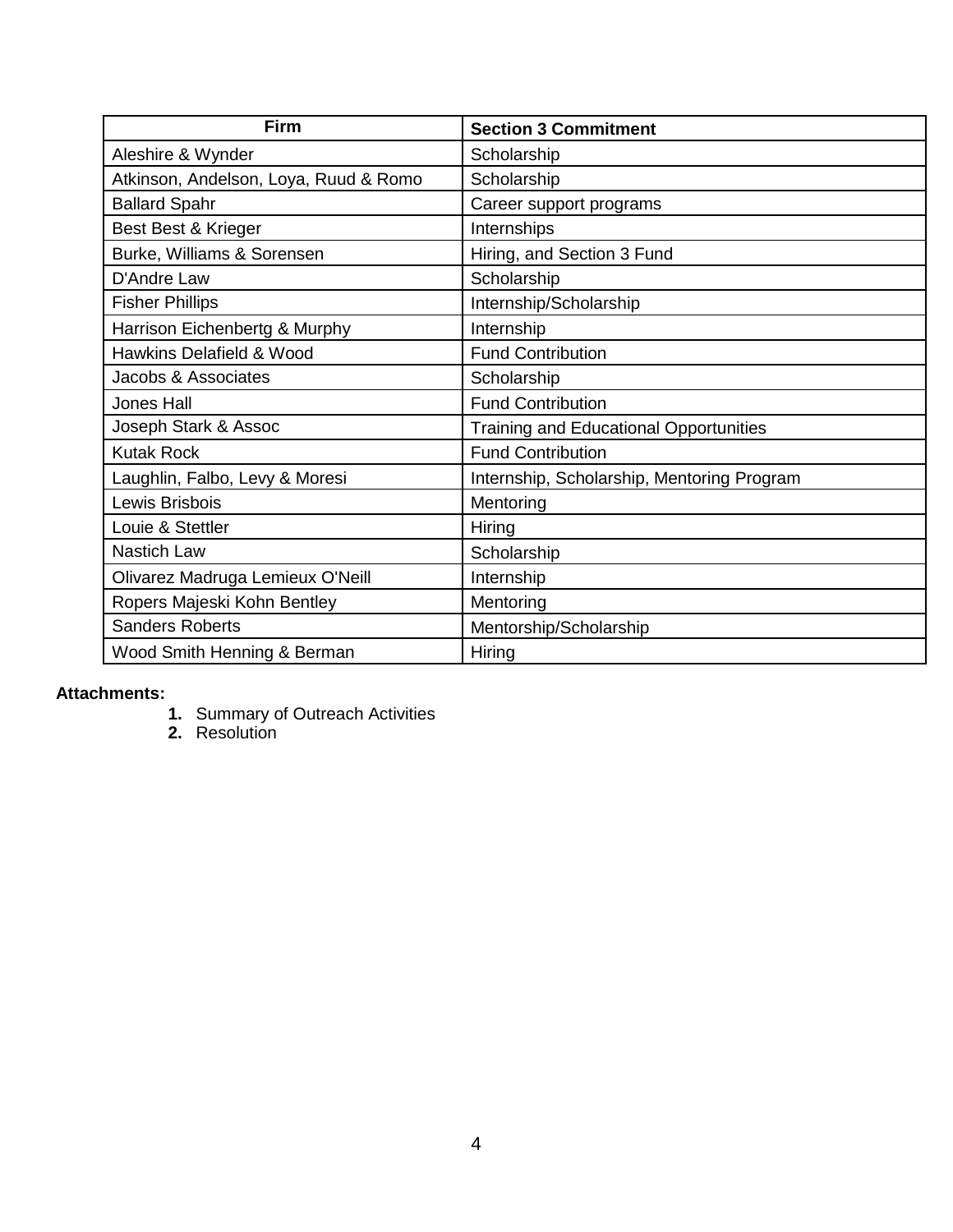## **SUMMARY OF OUTREACH ACTIVITIES**

### **A. Advertisement; Minority/Women Outreach**

General Services advertised the Request for Proposals ("RFP") on the City of Los Angeles' Business Assistance Virtual Network (BAVN) website starting on April 10, 2020, until the bid submission deadline on May 13, 2020. A total of 1,360 vendors viewed the RFP on the BAVN website.

In support of HACLA's policy to contract with Minority Business Enterprises (MBEs), Women's Business Enterprises (WBEs) and Labor Surplus Area (LSAs) businesses to the extent reasonably possible, on April 13, 2020, notice of this RFP was also provided to the List of Recognized Minority and Womenowned Business Organizations maintained by HACLA, and to the local office of the U.S. Small Business Administration (SBA). In addition to these efforts, HACLA reached out to L.A. County bar associations, including various MBE/WBE bar associations.

#### **B. Pre-Proposal Conference**

No pre-proposal conference was held due to the closure of our offices to the public stemming from the COVID-19 outbreak.

## **C. Addenda**

Two addenda were issued; one on April 15, 2020, and the second on April 24, 2020.

### **D. Receipt of Proposals**

In response to these efforts, HACLA received 51 proposals on or before the May 13, 2020 submission deadline from a wide-ranging group of local, regional, and national law firms of various sizes as follows.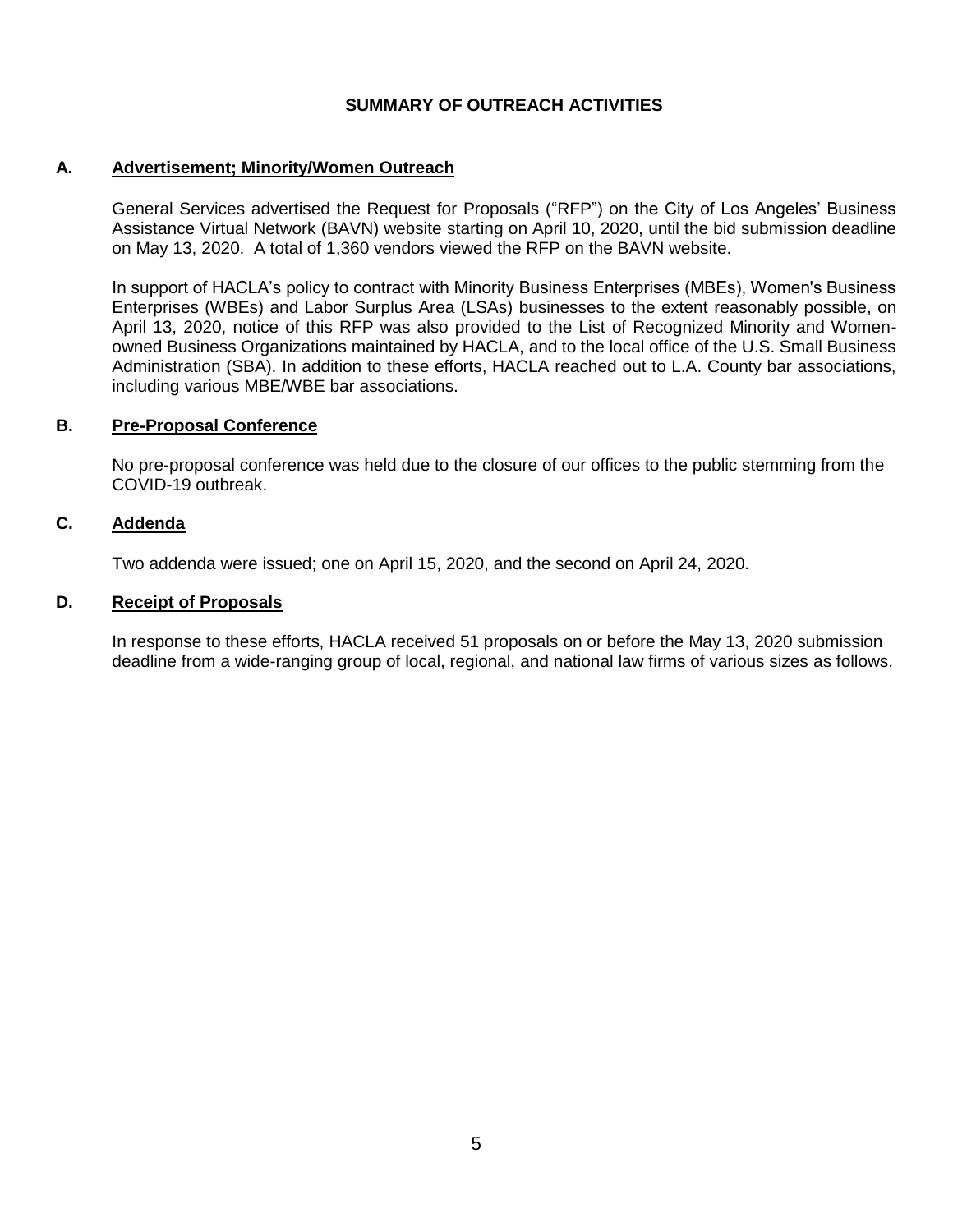| 1. Acker & Whipple                  |
|-------------------------------------|
| 2. Albright, Yee & Schmit           |
| 3. Aleshire & Wynder                |
| 4. Alvarado Smith                   |
| 5. Amira Jackmon                    |
| 6. Anderson McPharlin & Conners     |
| 7. Atkinson, Andelson, Loya, Ruud & |
| Romo                                |
| 8. Ballard Spahr                    |
| 9. Bergman Dacey Goldsmith          |
| 10. Best & Krieger                  |
| 11. Burke, Williams & Sorensen      |
| 12. D'Andre Law                     |
| 13. Everett Dorey                   |
| 14. Fisher Phillips                 |
| 15. Foley & Mansfield               |
| 16. Goldman Magdalin & Krikes       |
| 17. Grid Legal                      |
| 18. Gustova Lamanna                 |
| 19. Harrison Eichenberg & Murphy    |
| 20. Hawkins Delafield & Wood        |
| 21. Hollenbeck & Cardoso            |
| 22. Jackson Lewis                   |
| 23. Jacobs & Associates             |
| 24. Jones Hall                      |
| 25. Joseph Stark & Assoc            |
| 26. Jung & Yuen                     |

# **E. Review of Proposals for Responsiveness and Contractor Responsibility**

The Contracts Administration Manager determined that all proposals were responsive and all firms responsible.

# **F. Panel Review**

The evaluation panel was comprised of three (3) subpanels with subject matter expertise in different specialty areas. All panel members were required to submit signed declarations stating that: (i) they had no actual or potential conflicts of interest, and (ii) they agreed to maintain confidentiality during the procurement process.

The first panel evaluated nine (9) proposals for bond counsel services. The second panel evaluated thirty-five (35) proposals for labor/employment, workers compensation, risk management and insurance. The third panel evaluated forty-two (42) proposals for real estate, environmental law, asset management, affordable housing program, general litigation, construction litigation, Section 8 program litigation and eminent domain legal services.

Following a review and analysis of the proposals in accordance with RFP requirements, the panels have determined that twenty-one (21) proposals should be recommended for contract awards to cover all areas where legal services are required.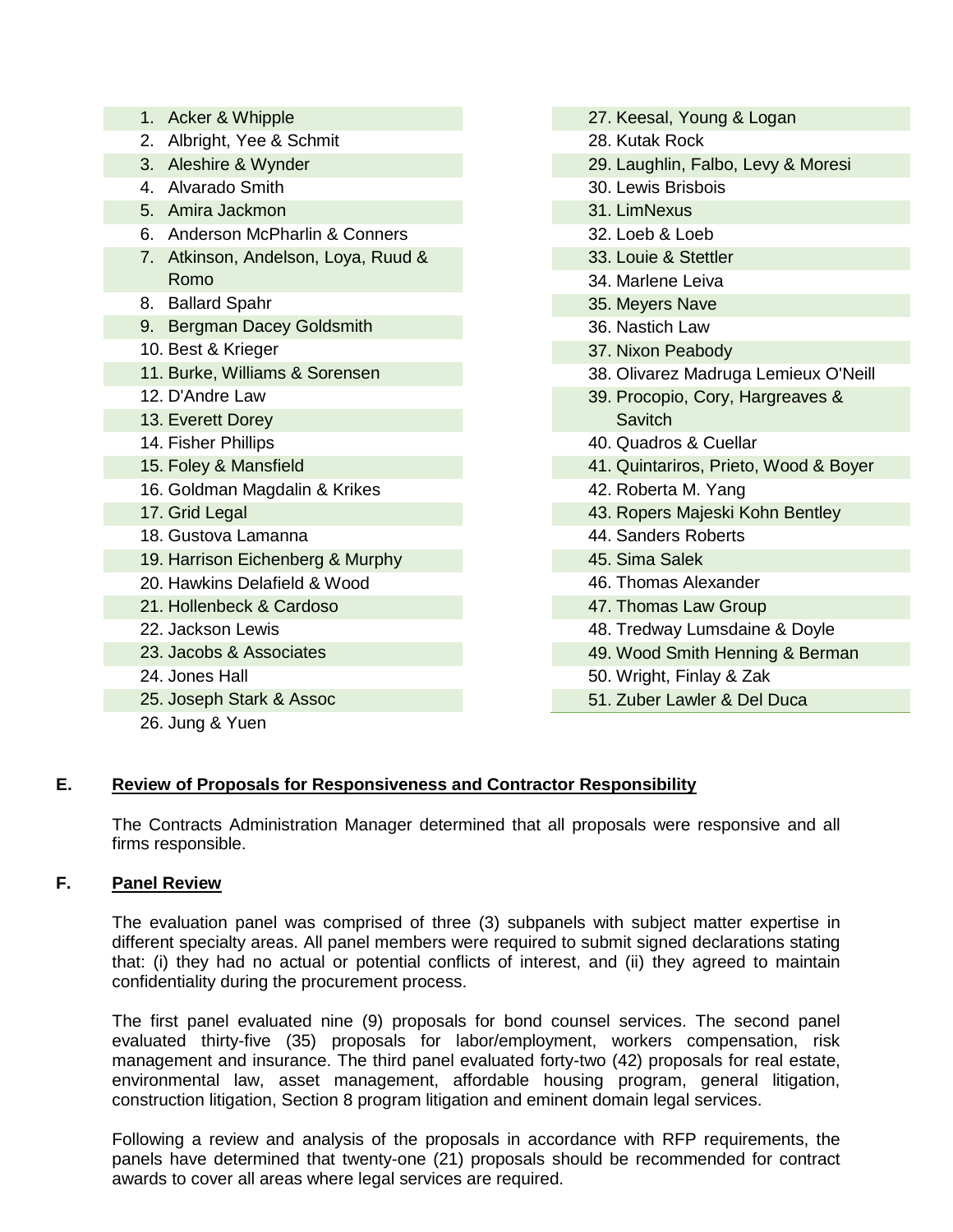No interviews were deemed necessary. Each of the twenty-one (21) proposals was provided an opportunity to submit Best and Final Offers (BAFO) as detailed below.

Section 3 compliance and point awards were reviewed and scored independently by the Housing Authority's Section 3 Compliance Administrator.

The panel met as a group on numerous occasions in June 2020 to evaluate the proposals and reached consensus scoring based upon the RFP criteria. The panelists established a Competitive Range for the proposers in their areas of legal specialties and with a reasonable chance of the contract award.

## **G. Best and Final Offers**

Prior to the BAFO process, the Housing Authority's insurance carriers were contacted to discuss pricing structures for insured matters to ensure the BAFOs provided the firms clear guidance and an understanding of carrier billable rate allowances on such matters. The information was included in the outgoing BAFO letters to provide the firms an opportunity to reduce their rates to be considered for such work.

On July 2, 2020, letters requesting BAFOs were sent to the twenty-one (21) firms. Twenty (20) of the firms seized the opportunity to submit BAFOs which resulted in scoring adjustments for cost and Section 3 factors of the RFP. A majority of the firms reduced their pricing significantly. However, final scores did not affect the competitive range determination and the panelists unanimously recommend all 21 firms for contract awards in various areas of legal expertise. The Contracts Administration Manager has also determined through this highly competitive process that the proposals recommended for contract awards are all price reasonable. The over-all consensus scoring is as follows.

| <b>BOND COUNSEL</b>                   | <b>AVERAGE</b> |
|---------------------------------------|----------------|
| <b>Ballard Spahr</b>                  | 92.00          |
| <b>Kutak Rock</b>                     | 91.67          |
| <b>Hawkins Delafield &amp; Wood</b>   | 91.00          |
| <b>Jones Hall</b>                     | 89.33          |
| Best Best & Krieger                   | 81.33          |
| Atkinson, Andelson, Loya, Ruud & Romo | 67.33          |
| Amira Jackmon                         | 61.50          |
| Aleshire & Wynder                     | 49.33          |
| Zuber Lawler & Del Duca               | 48.83          |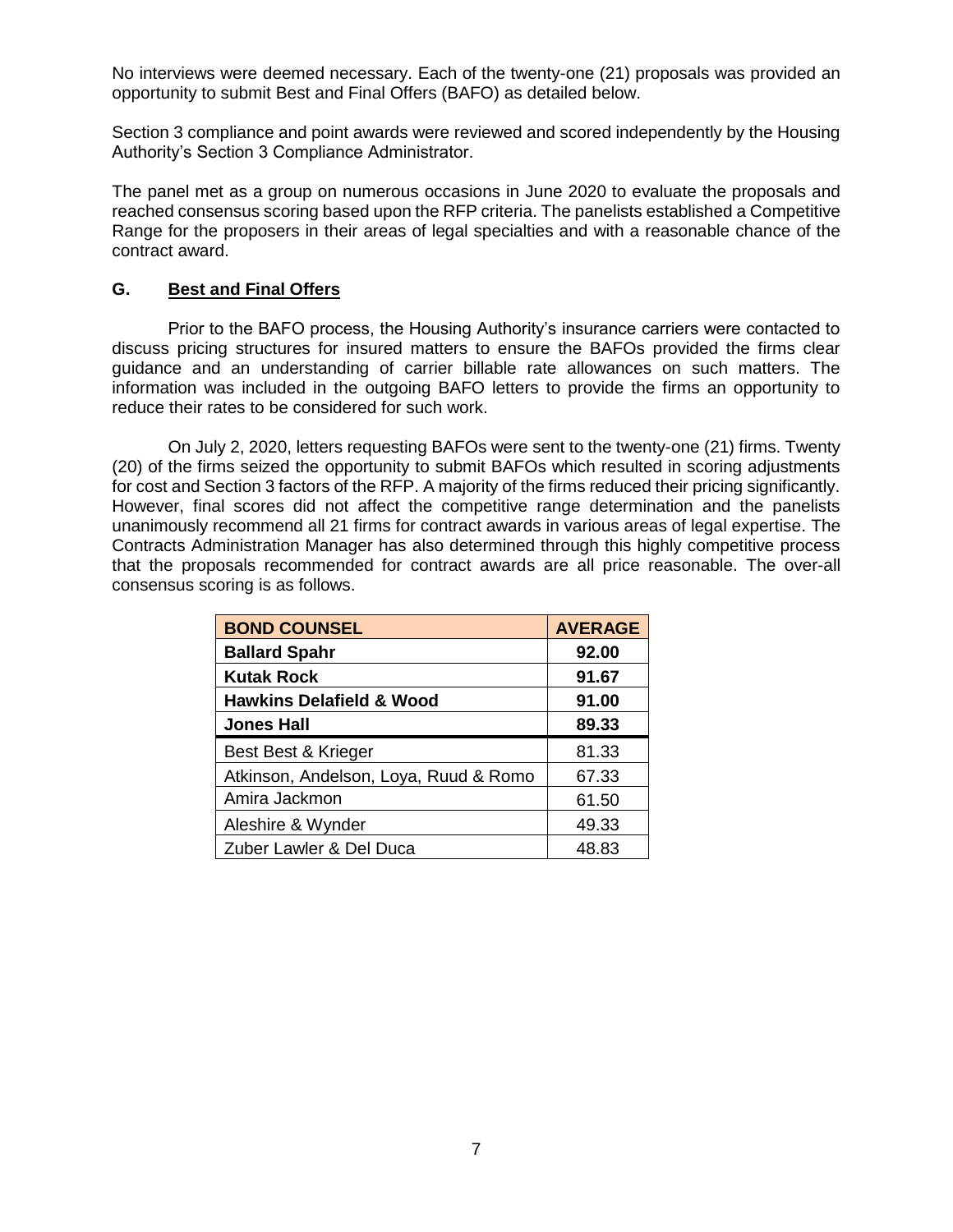| <b>WC/EMPLOYMENT-LABOR/RISK</b>         | <b>AVERAGE</b> | <b>AREA OF SPECIALTY</b>   |
|-----------------------------------------|----------------|----------------------------|
|                                         |                | <b>Worker Compensation</b> |
| <b>Harrison Eichenberg &amp; Murphy</b> | 91.33          | (WC)                       |
| <b>D'Andre Law</b>                      | 90.50          | <b>WC</b>                  |
| <b>Jacobs &amp; Associates</b>          | 90.17          | <b>WC</b>                  |
| <b>Louie &amp; Stettler</b>             | 88.73          | <b>WC</b>                  |
| Laughlin, Falbo, Levy & Moresi          | 87.73          | <b>WC</b>                  |
| <b>Burke, Williams &amp; Sorensen</b>   | 82.00          | <b>Employment/Labor</b>    |
| <b>Fisher Phillips</b>                  | 81.70          | <b>Employment/Labor</b>    |
| Atkinson, Andelson, Loya, Ruud &        |                |                            |
| Romo                                    | 80.97          | <b>Employment/Labor</b>    |
| <b>Aleshire &amp; Wynder</b>            | 78.87          | <b>Risk</b>                |
| <b>Ropers Majeski Kohn Bentley</b>      | 72.10          | <b>Risk</b>                |
| <b>Olivarez Madruga Lemieux O'Neill</b> | 78.75          | <b>Employment/Labor</b>    |
| <b>Sanders Roberts</b>                  | 77.62          | <b>Employment/Labor</b>    |
|                                         |                |                            |
| Goldman Magdalin Krikes                 | 81.17          | <b>WC</b>                  |
| Quintariros, Prieto, Wood & Boyer       | 77.85          | <b>WC</b>                  |
| Best Best & Krieger                     | 75.97          |                            |
| Bergman Dacey Goldsmith                 | 75.66          |                            |
| Joseph Stark & Assoc                    | 74.95          |                            |
| Wood Smith Henning & Berman             | 74.56          |                            |
| Roberta M. Yang                         | 71.75          |                            |
| Alvarado Smith                          | 71.70          |                            |
| <b>Jackson Lewis</b>                    | 71.57          |                            |
| Lewis Brisbois                          | 70.67          |                            |
| <b>Anderson McPharlin &amp; Conners</b> | 70.13          |                            |
| LimNexus                                | 69.61          |                            |
| Sima Salek                              | 68.17          |                            |
| Procopio, Cory, Hargreaves & Savitch    | 66.29          |                            |
| Tredway Lumsdaine & Doyle               | 65.70          |                            |
| <b>Meyers Nave</b>                      | 65.62          |                            |
| Albright, Yee & Schmit                  | 62.30          |                            |
| Foley & Mansfield                       | 61.13          |                            |
| Zuber Lawler & Del Duca                 | 58.67          |                            |
| Keesal, Young & Logan                   | 57.99          |                            |
| Jung & Yuen                             | 57.97          |                            |
| Marlene Leiva                           | 56.88          |                            |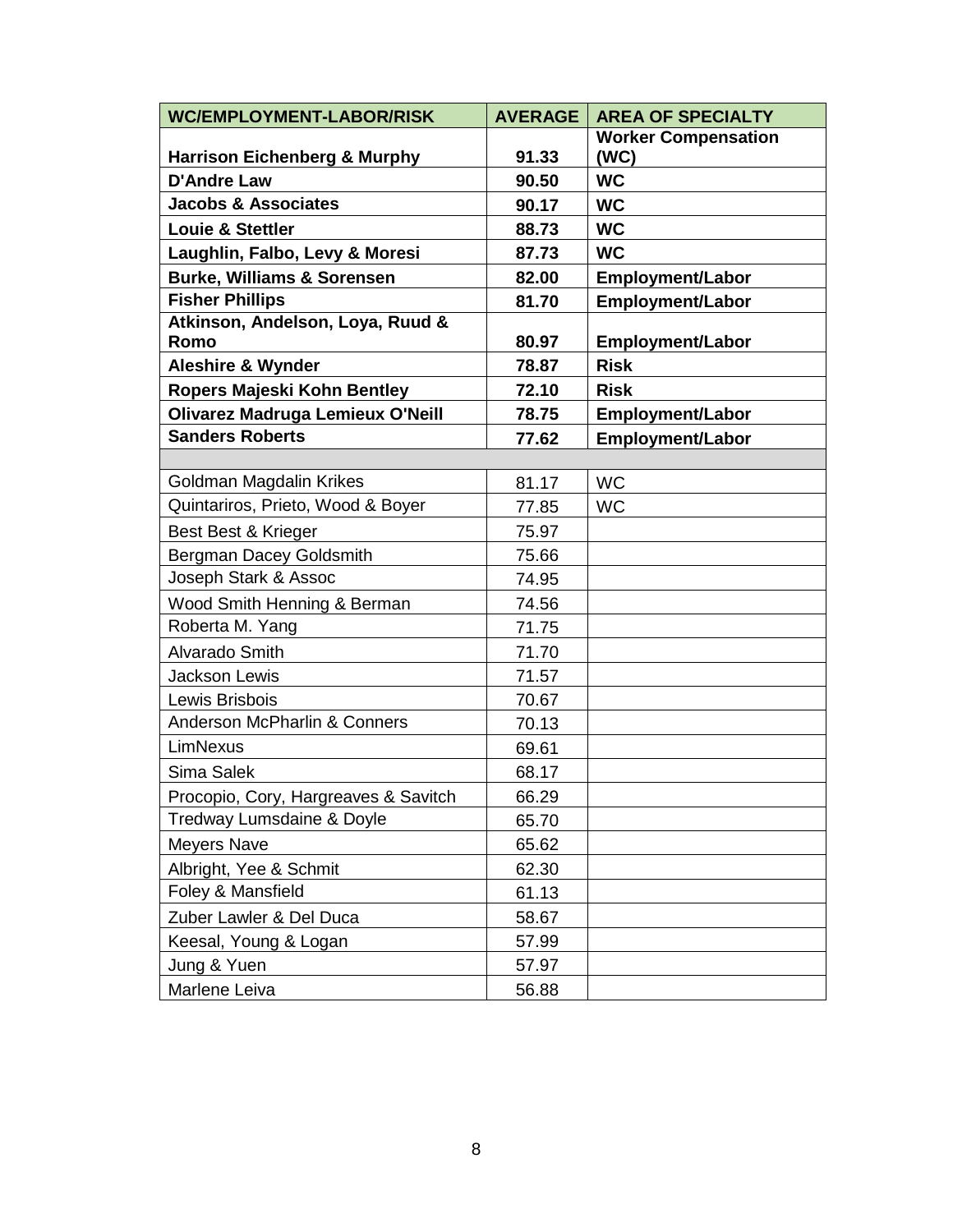| REAL ESTATE/GENERAL LITIGATION/ASSET                       |                         |
|------------------------------------------------------------|-------------------------|
| <b>MGMT/ ENV.LAW/CONSTRUCTION/EMINENT</b><br><b>DOMAIN</b> |                         |
| <b>Joseph Stark &amp; Assoc</b>                            | <b>AVERAGE</b><br>88.22 |
| <b>Nastich Law</b>                                         |                         |
|                                                            | 79.90                   |
| <b>Wood Smith Henning &amp; Berman</b>                     | 78.63                   |
| <b>Best Best &amp; Krieger</b>                             | 77.32                   |
| <b>Lewis Brisbois</b>                                      | 75.80                   |
| <b>Hawkins Delafield &amp; Wood</b>                        | 74.89                   |
| <b>Ballard Spahr</b>                                       | 74.72                   |
| <b>Aleshire &amp; Wynder</b>                               | 74.13                   |
| Atkinson, Andelson, Loya, Ruud & Romo                      | 74.04                   |
| <b>Olivarez Madruga Lemieux O'Neill</b>                    | 73.22                   |
| <b>Sanders Roberts</b>                                     | 73.15                   |
| <b>Burke, Williams &amp; Sorensen</b>                      | 73.14                   |
| Alvarado Smith                                             | 67.51                   |
| Sima Salek                                                 | 67.10                   |
| Jung & Yuen                                                | 66.30                   |
| Hollenbeck & Cardoso                                       | 65.73                   |
| Nixon Peabody                                              | 65.10                   |
| Bergman Dacey Goldsmith                                    | 64.72                   |
| Loeb & Loeb                                                | 64.63                   |
| Quintariros, Prieto, Wood & Boyer                          | 64.32                   |
| Albright, Yee & Schmit                                     | 63.01                   |
| Ropers Majeski Kohn Bentley                                | 61.30                   |
| Gustova Lamanna                                            | 61.00                   |
| Zuber Lawler & Del Duca                                    | 59.27                   |
| Keesal, Young & Logan                                      | 58.99                   |
| Procopio, Cory, Hargreaves & Savitch                       | 58.69                   |
| Meyers Nave                                                | 58.02                   |
| Laughlin, Falbo, Levy & Moresi                             | 56.60                   |
| Acker & Whipple                                            | 56.19                   |
| <b>Everett Dorey</b>                                       | 56.15                   |
| Foley & Mansfield                                          | 55.79                   |
| Tredway Lumsdaine & Doyle                                  | 54.97                   |
| <b>Thomas Law Group</b>                                    | 53.15                   |
| Amira Jackmon                                              | 49.80                   |
| Marlene Leiva                                              | 48.08                   |
| Grid Legal                                                 | 47.58                   |
| Quadros & Cuellar                                          | 46.50                   |
| Wright, Finlay & Zak                                       | 46.30                   |
| <b>Anderson McPharlin &amp; Conners</b>                    | 44.39                   |
| <b>Fisher Phillips</b>                                     | 40.34                   |
| <b>Thomas Alexander</b>                                    | 37.85                   |
| Jackson Lewis                                              | 32.84                   |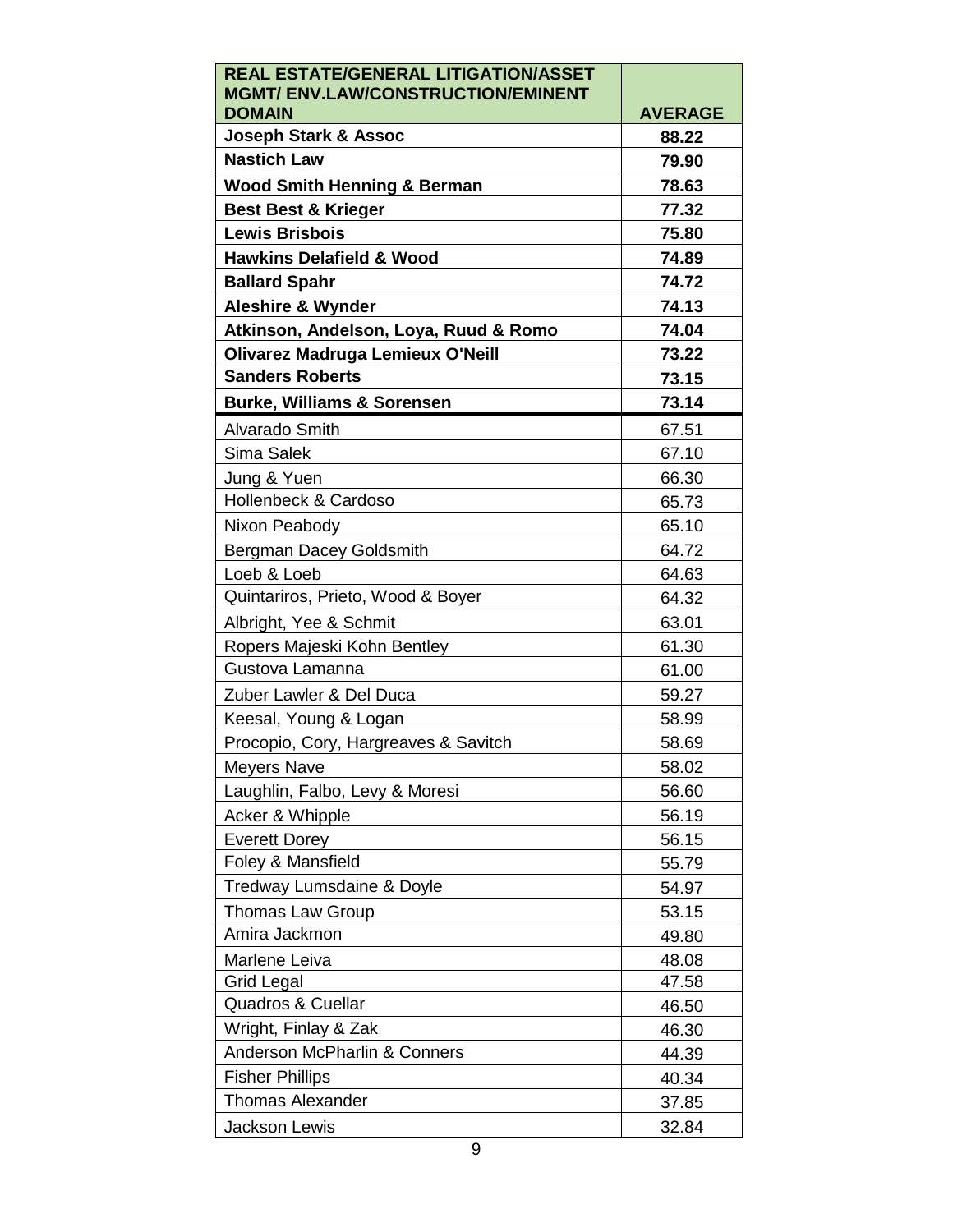## **H. Recommendation for Award**

The panelists recommend the 21 proposals for contract awards having determined that each represent a best value to the Housing Authority based upon the RFP scoring criteria. On July 17, 2019, all proposers were notified of the award recommendations and the date of the Board of Commissioners Meeting where the contract awards will be considered by the Board.

## **I. Workforce Profile**

The following workforce composition was obtained from the 21 firms as follows:

| <b>APPLICANT</b>                              | <b>TOTAL</b><br><b>Number of</b><br><b>Employees</b> | <b>Minority</b><br><b>Employees &amp; %</b> |     | <b>Women Employees</b><br>& % |      |
|-----------------------------------------------|------------------------------------------------------|---------------------------------------------|-----|-------------------------------|------|
| Aleshire & Wynder                             | 75                                                   | 24                                          | 32% | 42                            | 56%  |
| Atkinson, Andelson, Loya, Ruud &<br>Romo APLC | 335                                                  | 156                                         | 47% | 188                           | 56%  |
| <b>Ballard Spahr LLP</b>                      | 1084                                                 | 238                                         | 22% | 625                           | 58%  |
| Best Best & Krieger LLP                       | 392                                                  | 132                                         | 34% | 227                           | 58%  |
| Burke, Williamson & Sorensen LLP              | 213                                                  | 66                                          | 31% | 122                           | 57%  |
| Dandre Law LLP                                | 74                                                   | 40                                          | 54% | 42                            | 57%  |
| Fisher & Phillips LLP                         | 638                                                  | 158                                         | 25% | 340                           | 53%  |
| Harrison, Eichenberg & Murphy LLP             | 24                                                   | $\overline{7}$                              | 29% | 21                            | 88%  |
| Hawkins Delafield & Wood LLP                  | 107                                                  | 38                                          | 36% | 67                            | 63%  |
| Jacobs & Associates                           | $\overline{7}$                                       | 3                                           | 43% | 3                             | 43%  |
| Jones Hall, A Professional Law<br>Corporation | 24                                                   | $\overline{7}$                              | 29% | 9                             | 38%  |
| Law Office of Joesph L Stark &<br>Assoc. APC  | $\overline{\mathbf{4}}$                              | 1                                           | 25% | 2                             | 50%  |
| Kutak Rock LLP                                | 899                                                  | 144                                         | 16% | 501                           | 56%  |
| Laughlin, Falbo, Levy & Moresi LLP            | 247                                                  | 103                                         | 42% | 154                           | 62%  |
| Lewis Brisbois Bisgaard & Smith<br><b>LLP</b> | 1581                                                 | 293                                         | 19% | 638                           | 40%  |
| Louie & Stettler, A Law Corporation           | 31                                                   | 19                                          | 61% | 19                            | 61%  |
| Nastich Law, A Professional<br>Corporation    | 1                                                    | $\mathbf 0$                                 | 0%  | $\mathbf 1$                   | 100% |
| Olivarez Madruga Lemieux O'Neil<br><b>LLP</b> | 58                                                   | 38                                          | 66% | 31                            | 53%  |
| Ropers Majeski Kohn & Bentley<br><b>APC</b>   | 170                                                  | 57                                          | 34% | 83                            | 49%  |
| <b>Sanders Roberts LLP</b>                    | 26                                                   | 17                                          | 65% | 11                            | 42%  |
| Wood, Smith, Henning & Berman<br><b>LLP</b>   | 478                                                  | 270                                         | 56% | 233                           | 49%  |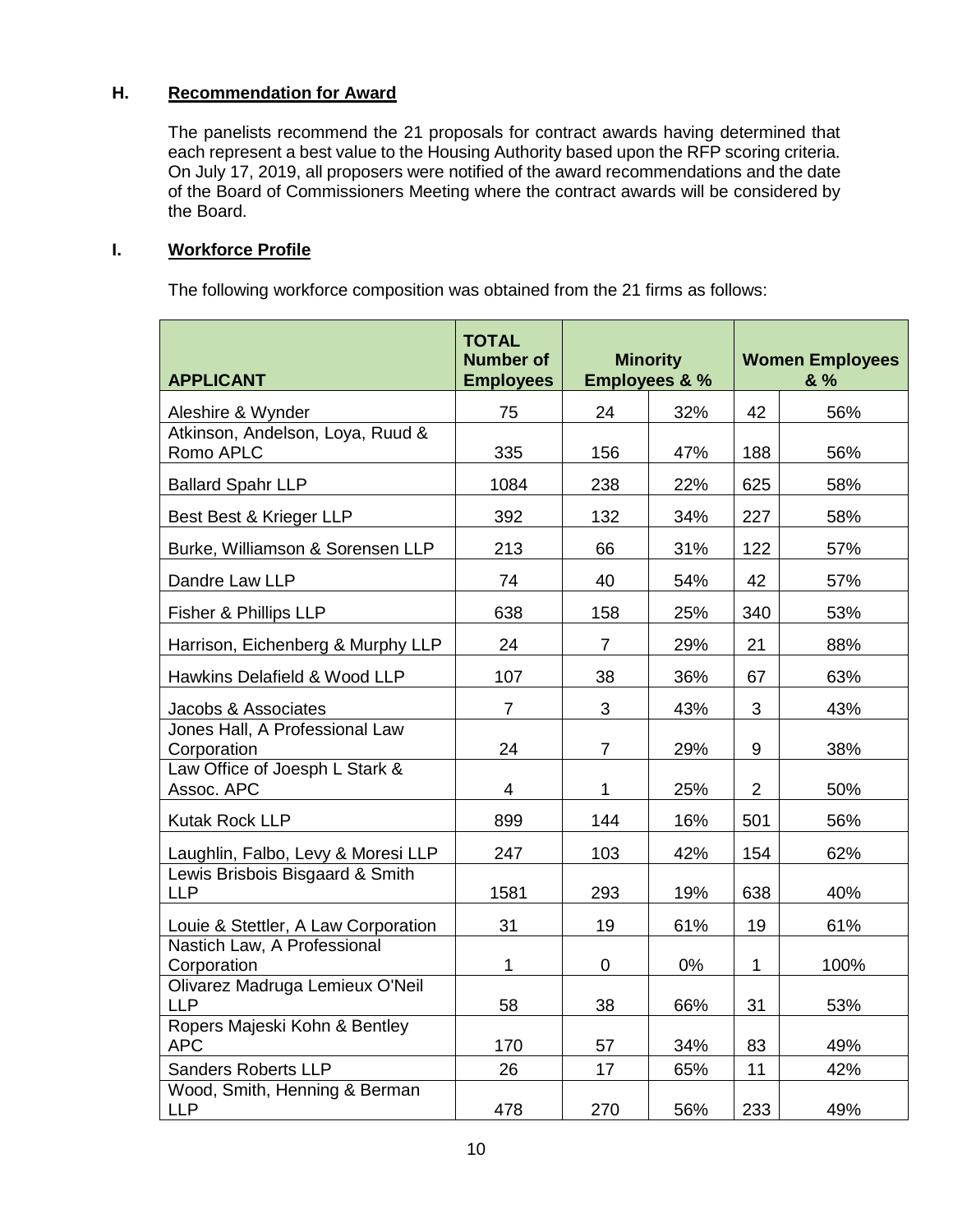# **MBE/WBE ORGANIZATIONS MAILING LIST**

| 1 American Indian Chamber of Commerce                                         |
|-------------------------------------------------------------------------------|
| 2 Asian American Architects and Engineers Association                         |
| 3 Asian Business Association of Los Angeles                                   |
| 4 Asian Business League of Southern California                                |
| 5 Asian Pacific Islander Small Business Program                               |
| 6 Black Business Association                                                  |
| 7 Build Plus Community Marketplace                                            |
| 8 California Hispanic Chamber of Commerce                                     |
| 9 Greater L.A. African American Chamber of Commerce (GLAAACC)                 |
| 10 Greater San Fernando Valley Chamber of Commerce                            |
| 11 Korean American Chamber of Commerce                                        |
| 12 LA Metropolitan Hispanic Chamber of Commerce                               |
| 13 Latin Business Association (LBA)                                           |
| 14 Los Angeles Area Chamber of Commerce                                       |
| 15 Los Angeles Area Chamber of Commerce                                       |
| 16 Los Angeles Latino Chamber of Commerce                                     |
| 17 Los Angeles Minority Business Development Agency (MBDA) Business<br>Center |
| 18 Los Angeles Minority Business Enterprise Center USC (MBDA)                 |
| 19 National Association of Minority Contractors                               |
| 20 National Association of Women Business Owners Los Angeles                  |
| 21 National Black Contractors Association                                     |
| 22 National Latina Business Women Association (NLBWA-LA)                      |
| 23 Pacific Asian Consortium in Employment (PACE) Business Center              |
| 24 Pacific Coast Regional Small Business Development Corp (SBDC)              |
| 25 Regional Black Chamber of Commerce of San Fernando Valley                  |
| 26 Regional Hispanic Chamber of Commerce                                      |
| 27 Small Business Majority                                                    |
| 28 Southern California Black Chamber of Commerce                              |
| 29 Southern California Minority Supplier Development Council                  |
| 30 The New Ninth Business Resource Center                                     |
| 31 US Black Chambers                                                          |
| 32 US Small Business Administration                                           |
| 33 US Veteran Business Alliance                                               |
| 34 Valley Economic Development Center/Women's Business Center                 |
| 35 Vermont Slauson Economic Development Corporation                           |
| 36 Vernon Network Committee                                                   |
| 37 Young Black Contractors Association                                        |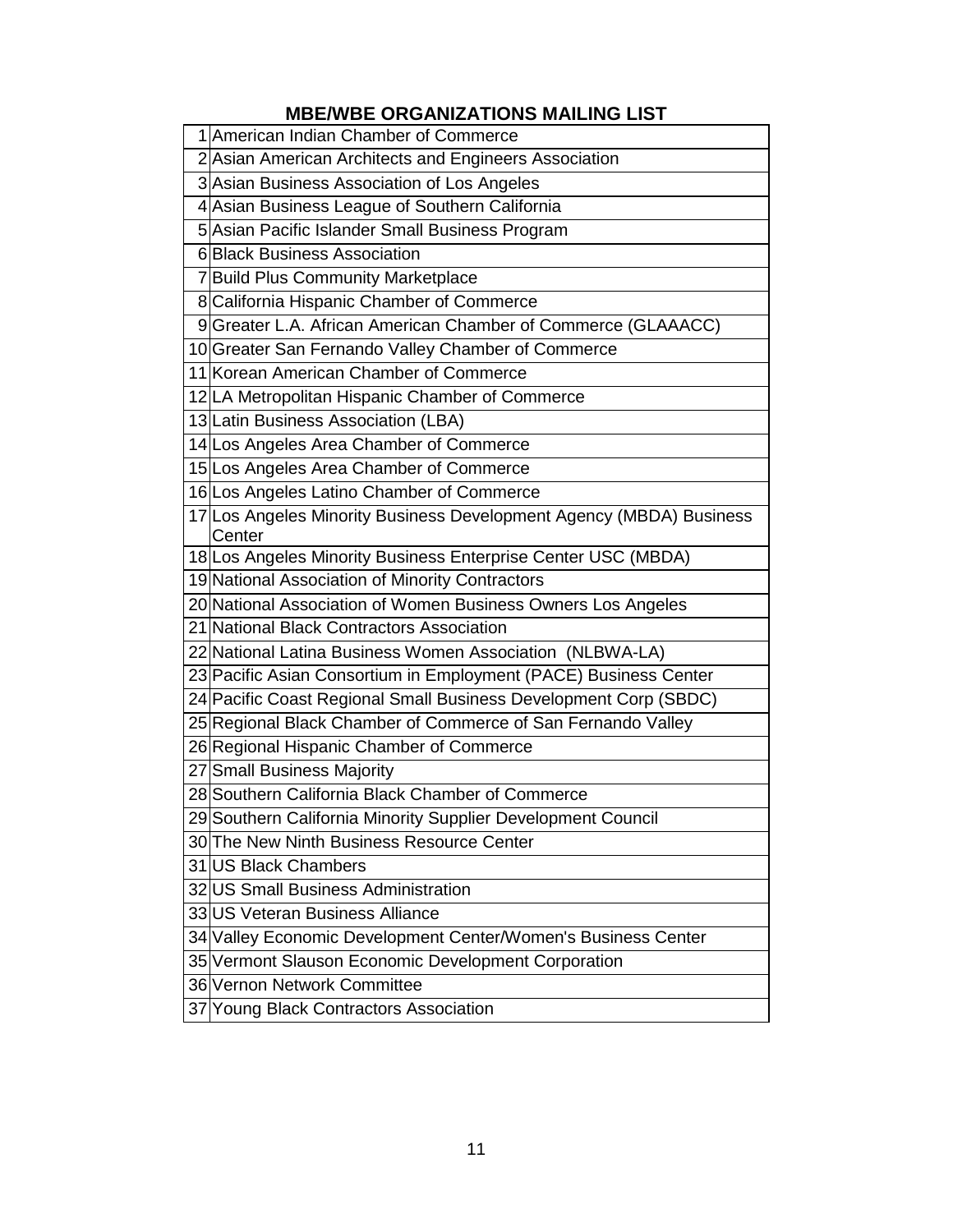## **RESOLUTION NO.\_\_\_\_\_\_\_\_\_\_\_\_\_\_**

### **RESOLUTION AUTHORIZING THE PRESIDENT AND CEO, OR DESIGNEE, TO EXECUTE LEGAL SERVICES CONTRACTS WITH TWENTY-ONE (21) OUTSIDE LAW FIRMS FOR SPECIALIZED LEGAL SERVICES, EACH FOR A ONE (1) YEAR TERM WITH FOUR (4) ONE-YEAR OPTIONS, PURSUANT TO AWARDS UNDER RFP NO. HA-2020-29 FOR A TOTAL CONTRACT AMOUNT NOT TO EXCEED FOUR MILLION, SIX HUNDRED FIFTY THOUSAND (\$4,650,000)**

**WHEREAS**, the Housing Authority of the City of Los Angeles ("HACLA") requires legal counsel for consultation and representation in a variety of legal matters; and

**WHEREAS**, on April 10, 2020, a Request for Proposals ("RFP") No. HA-2020-29 was issued for various legal specialties including, but not limited to: labor matters, employment advice, labor and employment litigation, general litigation, construction litigation, Section 8 program litigation, bond and disclosure counsel, risk management; workers compensation, real estate, asset management, and eminent domain; and

**WHEREAS**, on May 13, 2020, a total of fifty-one (51) proposals were received; and

**WHEREAS**, the proposals were independently reviewed and evaluated by the evaluation panel comprised of three (3) subpanels with subject matter expertise in different specialty areas using the criteria stated in RFP No. HA-2020-29; and

**WHEREAS**, based on such review process, the panel has recommended the following twenty-one (21) law firms be awarded contracts and be placed on HACLA's Outside Legal Counsel Panel to provide legal services on an "as-needed" basis:

| <b>Company Name</b>              | <b>Total Contract</b><br>Amount |
|----------------------------------|---------------------------------|
| Hawkins Delafield & Wood         | \$200,000                       |
| Kutak Rock                       | \$200,000                       |
| <b>Jones Hall</b>                | \$200,000                       |
| <b>Ballard Spahr</b>             | \$200,000                       |
| Harrison Eichenberg & Murphy     | \$50,000                        |
| Louie & Stettler                 | \$50,000                        |
| Jacobs & Associates              | \$50,000                        |
| Laughlin, Falbo, Levy & Moresi   | \$50,000                        |
| D'Andre Law                      | \$50,000                        |
| Aleshire & Wynder                | \$300,000                       |
| Ropers, Majesk, Kohn & Bentley   | \$300,000                       |
| Burke, Williams & Sorensen       | \$300,000                       |
| Olivarez Madruga Lemieux O'Neill | \$300,000                       |
| <b>Sanders Roberts</b>           | \$300,000                       |